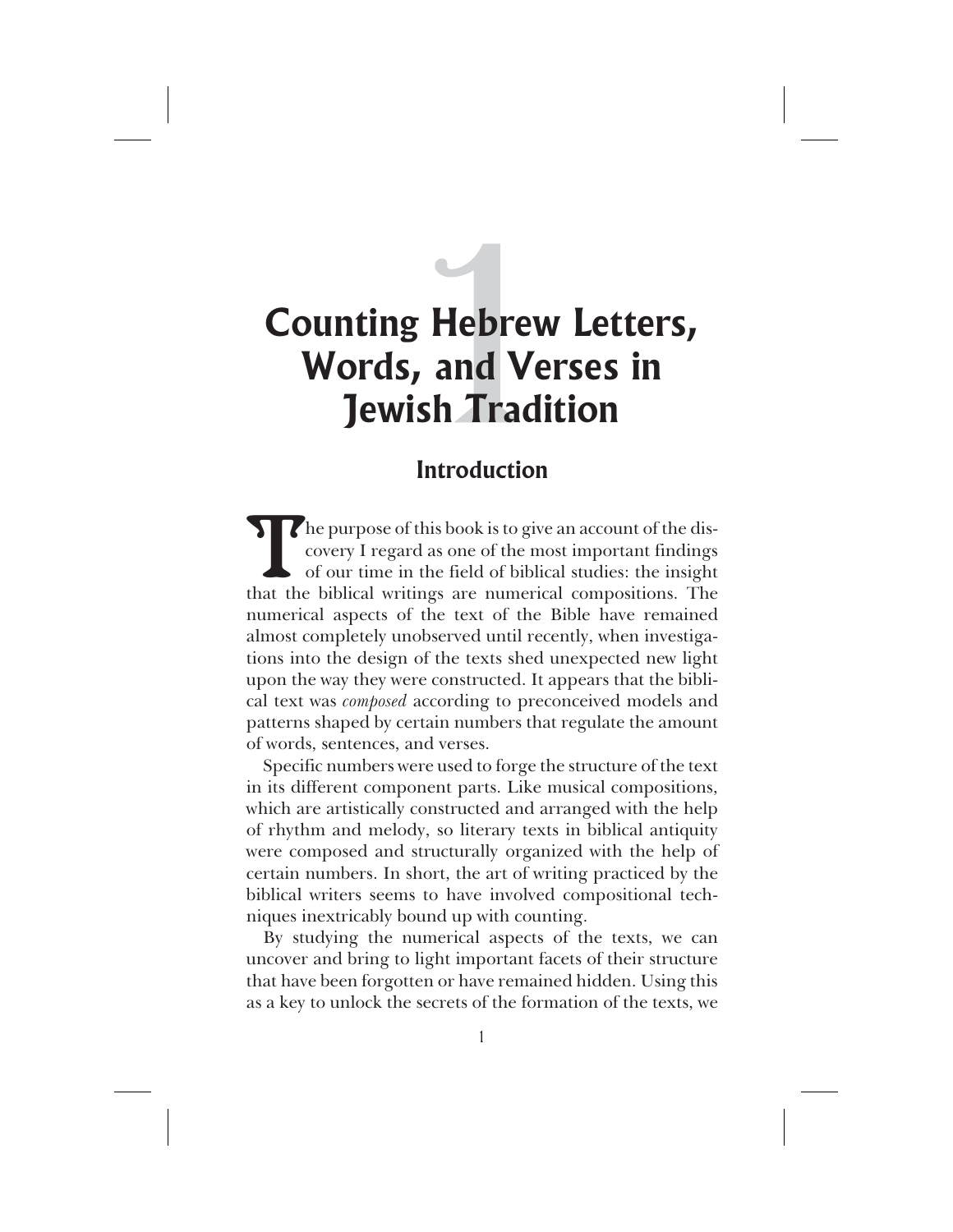are able to "decompose" them and to discover their precise organization. In biblical study, such an operation, is called *numerical structural analysis*, or *logotechnical analysis,* or *quantative structural analysis*. 1

It stands to reason that the results of such an analysis have far-reaching consequences, not only for our view of the form and the history of the biblical texts, but also for their interpretation. As a matter of fact, form and content are closely interrelated, as we shall demonstrate in due course.

The study of the numerical aspects of the books of the Bible is still in an initial phase. At this point in time, sections of the Pentateuch, parts of the prophetic books, the book of Job, and some sections of the New Testament have been investigated; and the book of Deuteronomy and the book of Psalms have been subjected to a complete numerical structural analysis.<sup>2</sup> A systematic and comprehensive examination of the numerical aspects of biblical books, however, is yet to be carried out. What has been done so far must be regarded as random sample surveys. However, these investigations have produced sufficient evidence to show that the biblical writings are numerical compositions and that the numerical aspects of the texts simply cannot be ignored any longer.

Discoveries in this respect have opened up new avenues for scholarly research particularly in the books of the Bible. However, other writings should be included in the investigations and studied with regard to eventual numerical aspects, such as the Samaritan Pentateuch and other ancient manuscripts witnessing to the text of the Bible as well as the ancient translations. Also still to be addressed are the many historical problems regarding the use of numbers as a compositional device in biblical antiquity. At what time did such compositional techniques arise? To what extent were they employed and for what purpose? Are they limited to and specific for the canonical books of the Bible, or were they also used for the composition of other literature, such as the deutero-canonical and pseudepigraphical books and other contemporary and early post-biblical Jewish literature? Do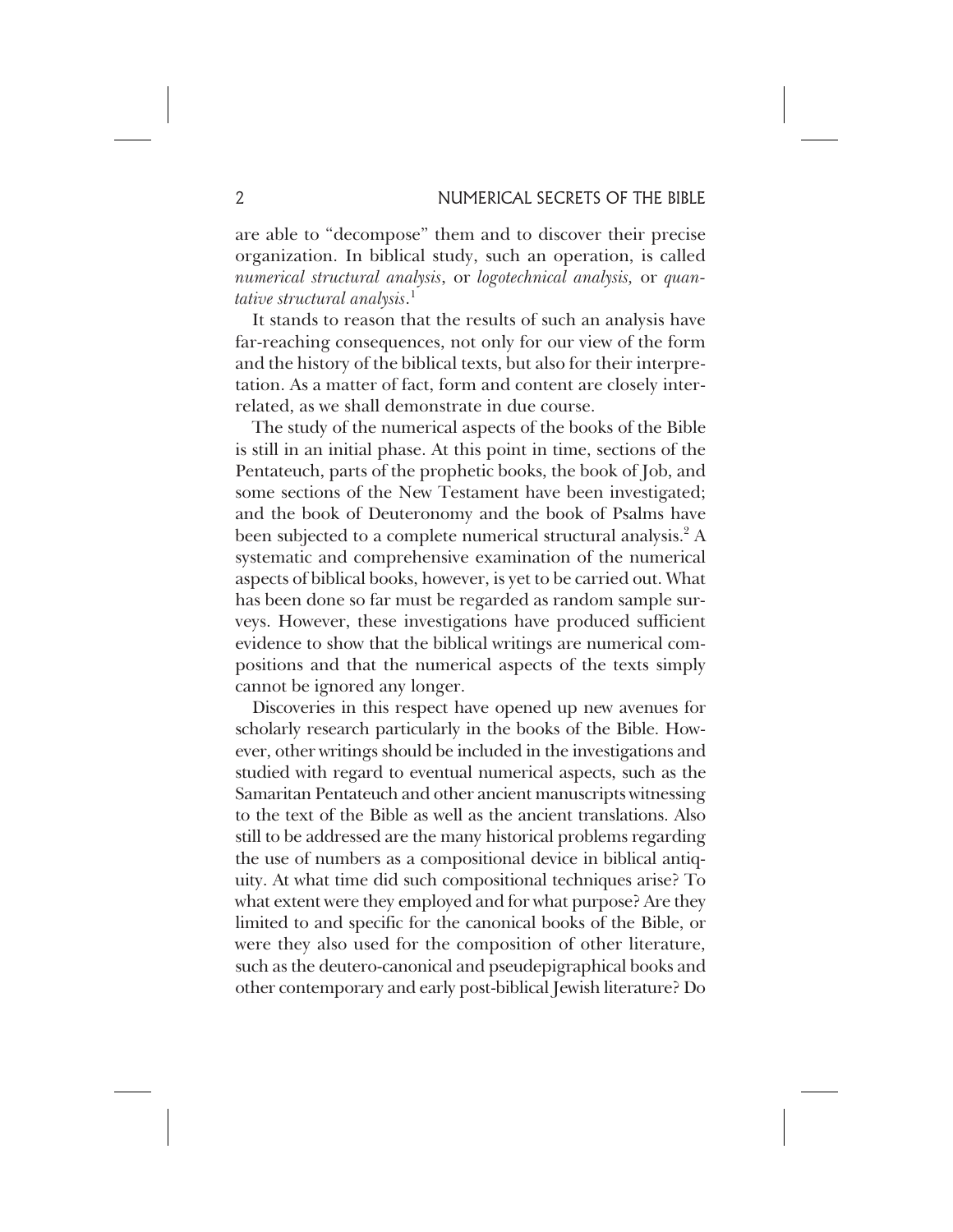numerical compositional devices occur in non-Jewish literature? If so, what is specific about the books of the Bible and what are their characteristic numerical features?

Another question is how did it happen that the precise knowledge of the recently discovered numerical compositional techniques fell into oblivion, and how could the numerical aspects of the biblical books have remained hidden until their discovery in our time? The most plausible answer to this question is, in my opinion, that we are confronted with a rather esoteric compositional technique, a skill known only to insiders, the scribes. As a result of the continuous series of catastrophes suffered by the Jewish people, culminating in the annihilation of Jewish life in Palestine and resulting in the dispersion of the Jews and their persecution through the ages, the precise knowledge of this scribal secret fell into oblivion. What was handed down in Jewish tradition were vague reminiscences still reflected in the Kabbalah, more particularly in the gematria based on the principle that each letter of the Hebrew alphabet has a numerical value. This esoteric Jewish tradition did not originate as late as the Middle Ages but goes back to early Judaism, as Gershom Scholem has argued, and has its roots squarely in the biblical texts, as Claus Schedl has shown.<sup>3</sup>

The main reason for writing this book at a stage in which scholarly numerical research is still in an initial phase, is that I want to make it clear from the outset that the study of the numerical aspects of the Bible is a serious scientific discipline. It has nothing to do with number mysticism, numerology or juggling with numbers. Neither does it aim at leading us back to kabbalistic speculations. Its only objective is to recover the literary structure of the biblical texts and to shed new light on the compositional techniques used by the writers.

The reactions elicited by the publication of my first discoveries and preliminary findings in this respect showed that readers are apt to associate the study of the numerical aspects of the Bible with the hazy world of mysticism and magic, suggesting that such research should not be taken seriously. I realized that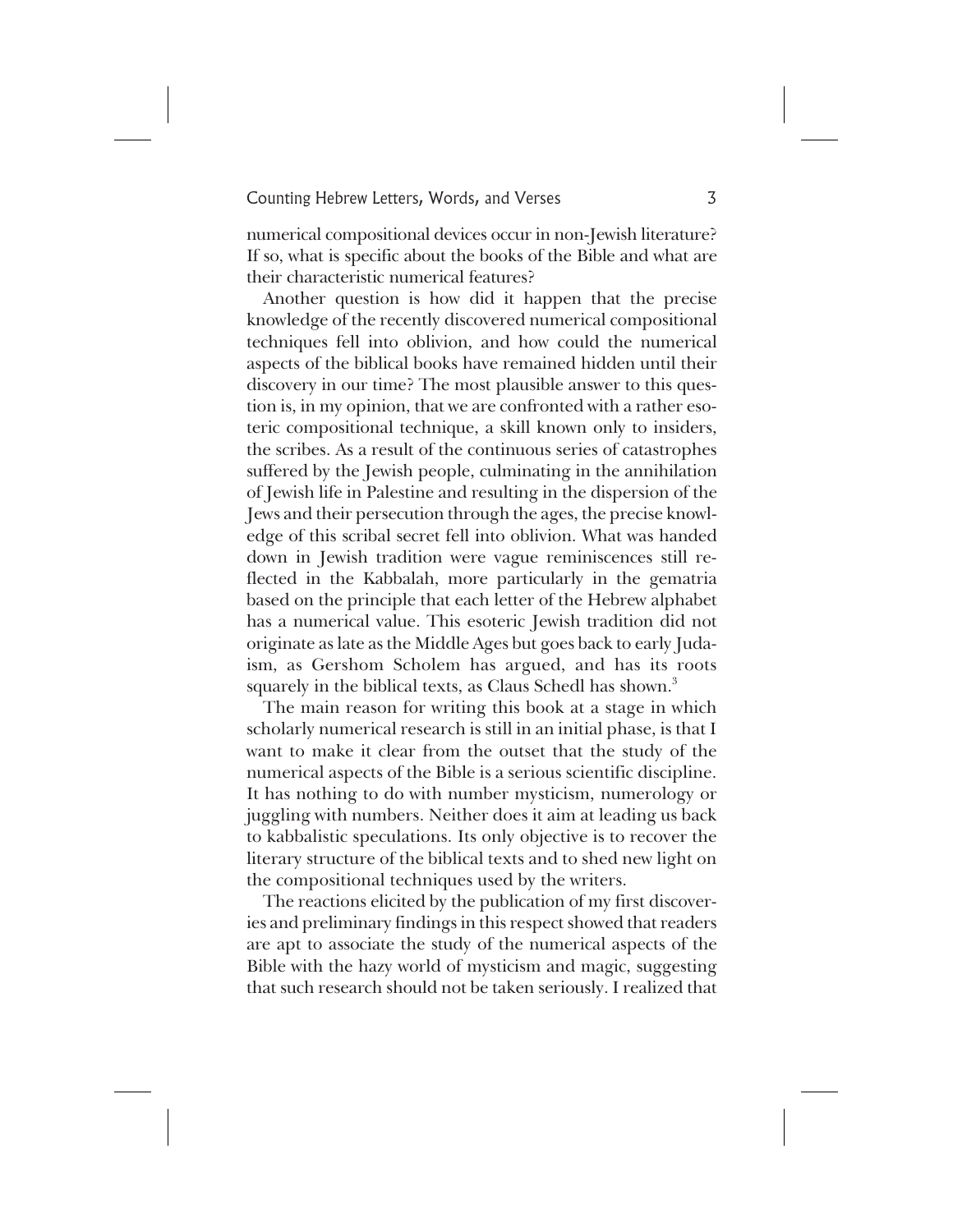the pursuit of numerical studies ran the risk of being condemned beforehand as pseudo-science. On the one hand, biblical scholars, who were not interested in logotechnical research, used this as a pretext to shut their eyes to the findings and to subject such research to general ridicule. On the other hand, numerologists and number-jugglers tried to grab the results of serious numerical research and to use them for their own purposes to legitimize their pseudo-scientific practices. Moreover, fundamentalists, who believe in the mechanical divine inspiration of Scripture, claimed the discovery of the complicated numerical structures of the biblical writings as proof of the divine origin of the Bible, arguing that human beings are unable to produce such high-grade compositions.<sup>4</sup>

Therefore, what I envisage is to safeguard scholarly investigations into the numerical aspects of the Bible against unfounded imputations and to protect it from abuse. I intend to do so by making clear what numerical research is all about and to let the facts regarding the structural use of numbers in biblical times speak for themselves. The numerous examples I present as evidence to illustrate the extent of the use of numbers as a structuring device by the biblical writers can be checked and verified by any reader with a basic knowledge of Hebrew and Greek. It will become clear that numbers are basically pure, exact, and free of any inherent mysticism or magic. This does not rule out the fact that symbolic value could have been attached to numbers in biblical times, which unfortunately led to their use in early post-biblical mysticism and in medieval magical practices, as witnessed especially by the Kabbalah. However, such uses of numbers are definitely later phenomena, which must be regarded as secondary developments, aberrations clearly deviating from the use made of them in biblical antiquity.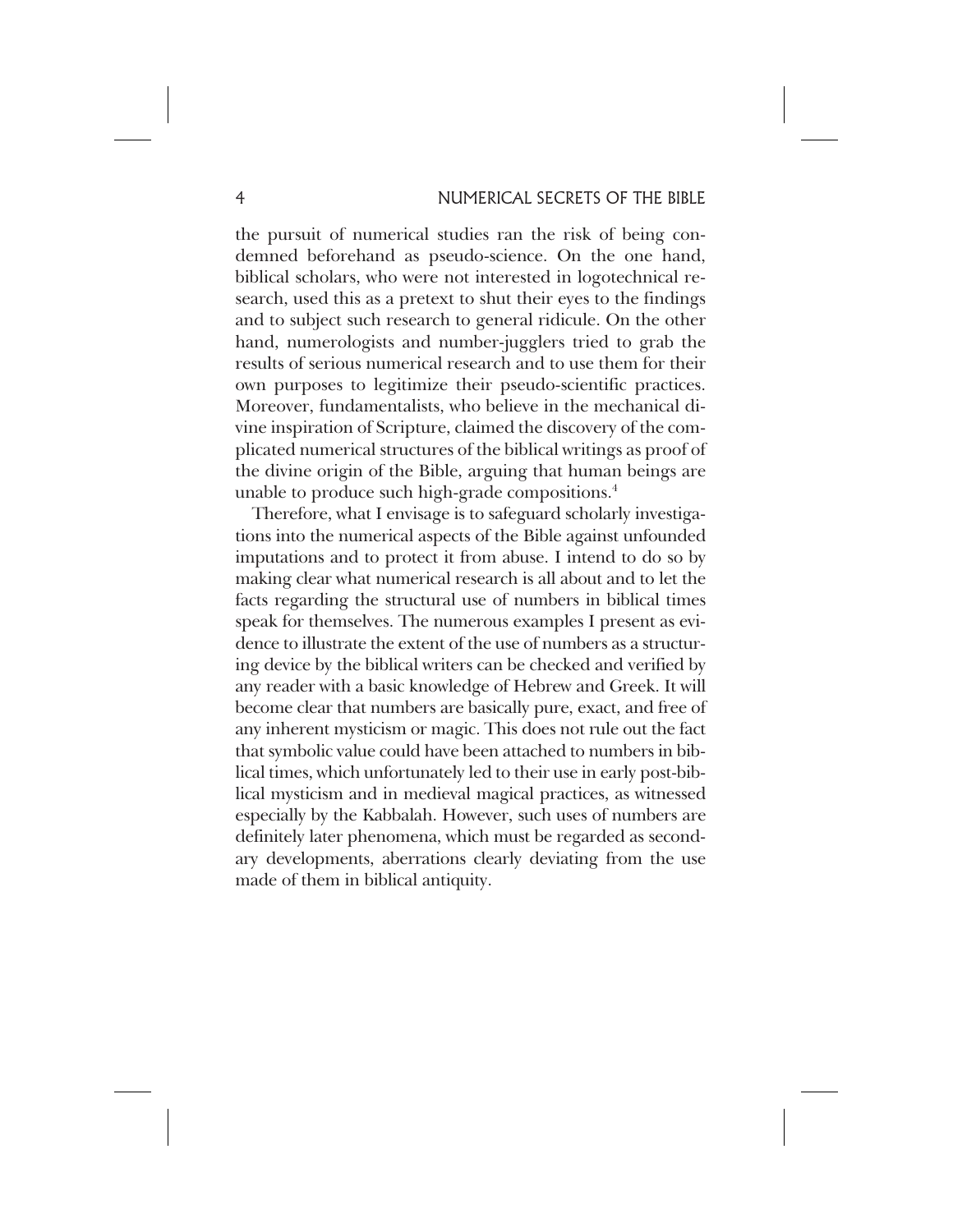### **The Function of Numbers in Antiquity**

An examination of studies on the use of numbers in biblical times from the first half of the twentieth century, shows that these studies have themselves contributed much to the linking of numbers with mysticism and magic. A typical example is the frequently cited book by F. Dornseiff, *Das Alphabet in Mystik und Magie* (Berlin, 1925).<sup>5</sup> The result was that the function of numbers in biblical times came to be associated primarily with number-symbolism, number-mysticism and magic—a most unfortunate and lamentable development. Countering this deplorable situation, the primary concern of the logotechnical analysis of the biblical writings is to study the use of numbers as a *purely technical device* in the art of writing to give structure to the text. It is an exact and rational approach to the text. Nonetheless, since numbers did have a symbolic value in antiquity, the investigation into the numerical aspects of the text inevitably involves the study of the symbolism of the numbers in question as well. Study of the pure technical function of numbers in the Bible has until now been grossly neglected; for scholars seem to have been interested in their symbolic function only and in their use in mysticism and magic. $6\%$ 

In order to study the pure technical function of numbers in biblical times, scholarly research requires us to distance ourselves from the traditional association of numbers with the hazy world of mysticism, magic and pseudo-science. This means that we have to concentrate on their two main functions: first, as a technique to count, calculate and structure—also with regard to the composition of texts—and second, as a means of adding depth to a text and to imbue it with symbolic significance. As everyone knows, numbers had a symbolic value in antiquity. Therefore they had a metaphorical and allegorical capacity to refer to something beyond the surface meaning.

In our modern, rationalistic First World culture, we seem to know numbers only in their arithmetical and mathematical functions, as a means to count, reckon and measure. Though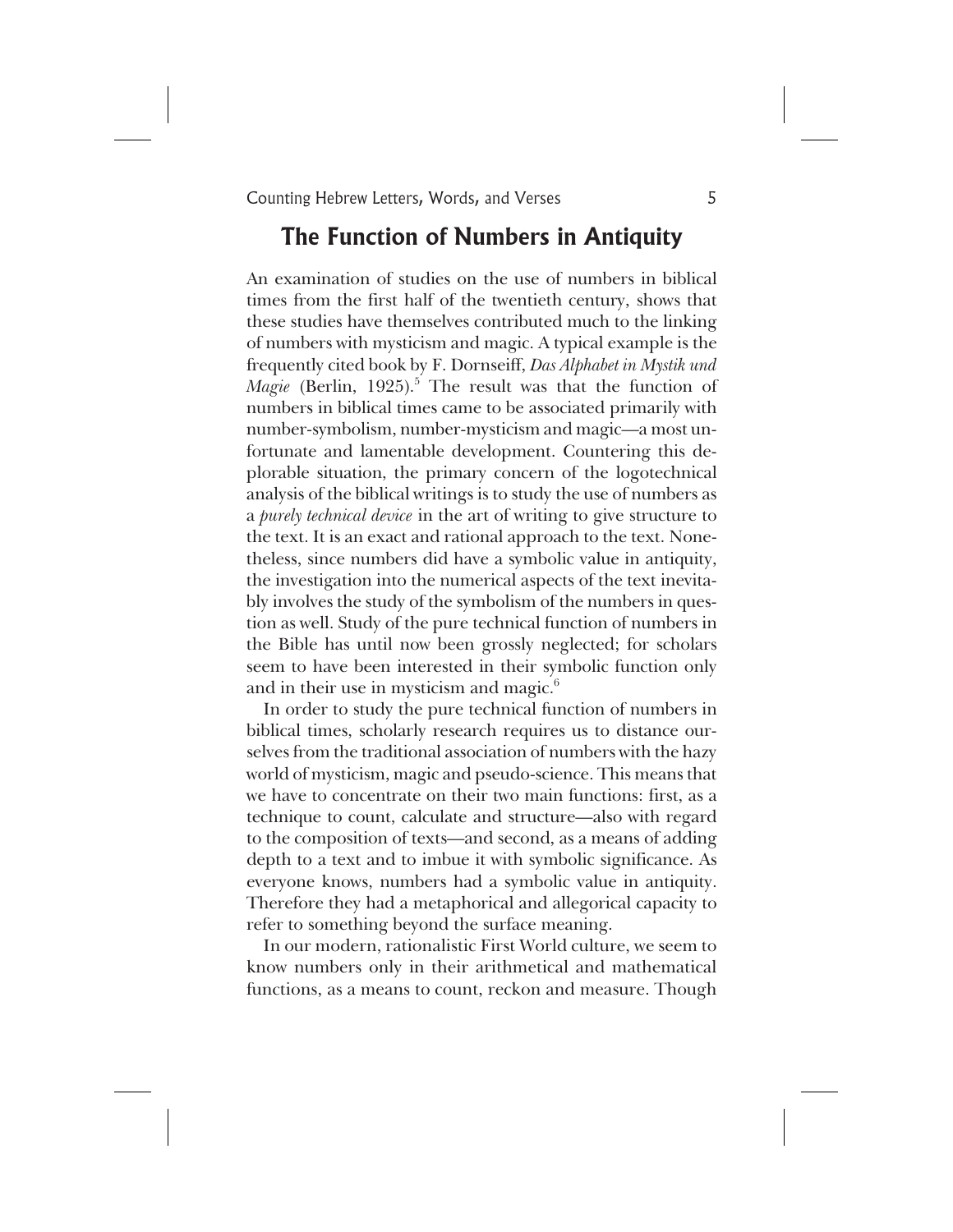we are aware of the fact that numbers play an important role in composing music, the function of numbers in composing texts has fallen into oblivion. In addition to this, biblical scholars, being primarily schooled in arts and humanities, seem to feel ill at ease and out of their depth when it comes to numbers. This shows that though illiteracy has generally been conquered in our culture, mathematical illiteracy is still rife even among academic scholars.<sup>7</sup>

Classical scholars and medieval specialists have long been acquainted with the use of numbers as a device to give structure to literary compositions. Substantial research has been carried out already regarding the structural function of symbolic numbers in classical and medieval texts, showing that numerical techniques were generally employed to organize literary compositions from antiquity until at least the eighteenth century. Numerical criticism is an accepted scholarly approach in text analysis.

> Numerological criticism analyses literary structures of various kinds, ordered by numerical symmetries or expressing number symbolism. In poetry, numerological structure often forms a level of organization intermediate in scale and externality between metrical patterns, on the one hand, and structure as ordinarily understood, on the other. As such, it constitutes a huge subject—perhaps even larger than most medieval and Renaissance scholars have begun to realize. It is probably no exaggeration to say that most good literary works—indeed, most craftsmanlike works—were organized at this stratum from antiquity until at least the eighteenth century. Moreover, numerological criticism is potentially a more fruitful subject than large-scale prosody, since it has more bearing on meaning, thematic content, structure and other adjacent strata.<sup>8</sup>

To what extent the biblical writers employed numerical techniques to give structure to their texts has not yet been studied systematically. In this respect, biblical scholars are lagging far behind their colleagues in classical and medieval study. This is rather surprising, if not astounding, since there have always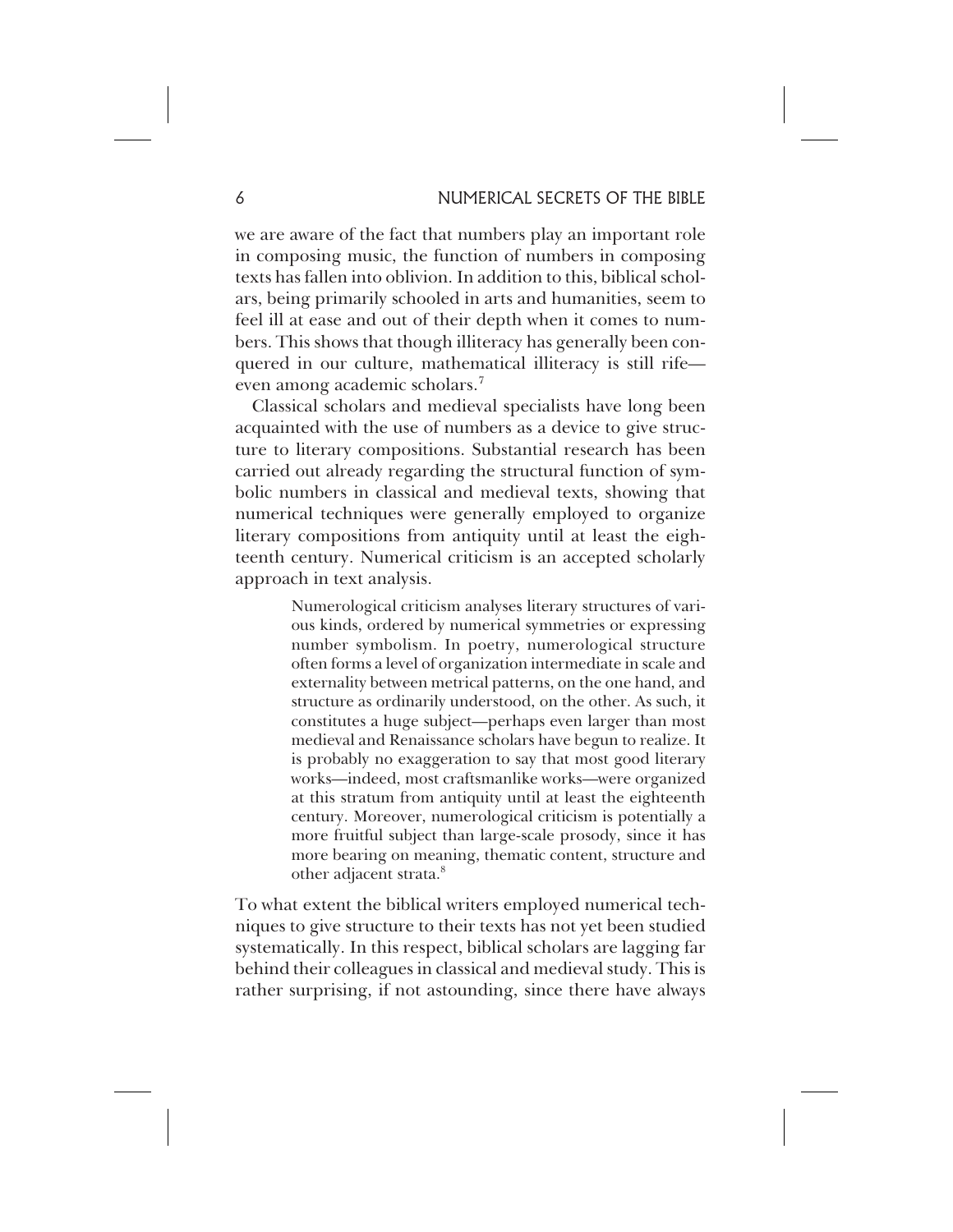been clear indications that biblical writers did not write their literary productions off the cuff, but composed them with care, using a variety of compositional principles.

### **The Counting of Letters, Words, and Verses In the Masoretic Tradition**

As every student familiar with the text of the Hebrew Bible knows, the Masoretes and other copiers who were responsible for the handing down of the text of the Old Testament carefully *counted verses, words, and even letters* of the biblical books. Moreover, they painstakingly *sought, located, and marked the mathematical center* of the books, or groups of books. And, apart from their introduction of vowel signs to secure the correct pronunciation of the words that were originally written with consonants only, they brought about different kinds of spaces in the text to indicate how the text was organized in larger and smaller literary units. Finally they divided the text into reading units, *sederim* and *parashoth*, according to two systems, the Palestinian and the Babylonian, in view of the Scripture reading in the synagogue.

Below the text and in the margin they recorded "statistical" information regarding the occurrence of important or difficult words and phrases. Though deficient and incomplete, this information is nevertheless interesting because it attests to the importance attached by the Masoretes to the frequency in which words or phrases occur in a particular book. This and other information is found in scholarly printed editions of the text of the Hebrew Bible, such as the standard critical edition, *Biblia Hebraica Stuttgartensia*. The precise way in which these notes were written in the manuscript on which the printed editions are based, can be observed by anyone who examines Codex B 19A , generally known as the *Leningrad Codex.* This manuscript, the oldest complete hand-written manuscript of the text of the Hebrew Bible (dating from 1008 or 1009 CE), which is housed in the Russian National Library in St. Peters-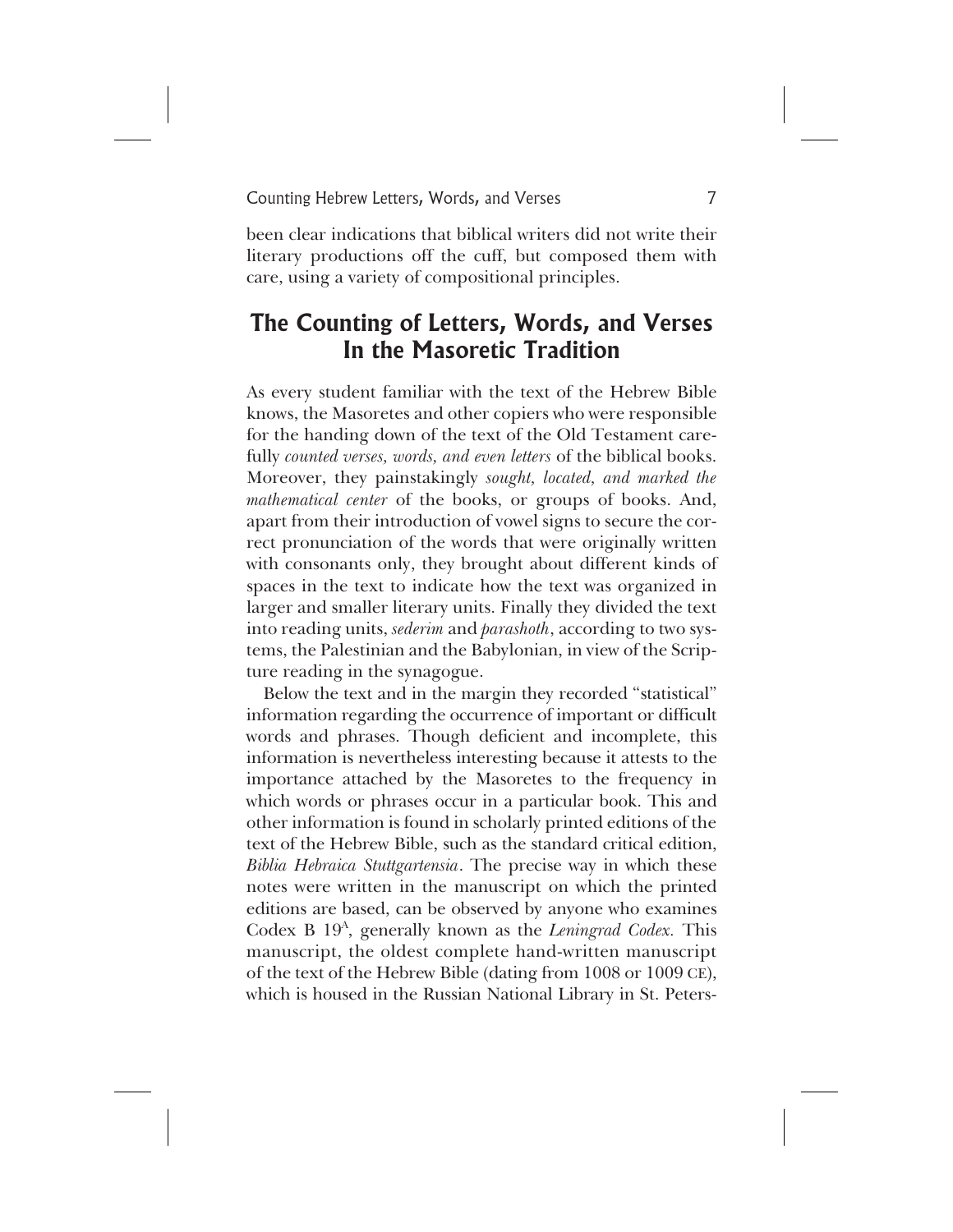burg (formerly Leningrad), is now available in a superb facsimile edition for any student of the Bible to examine.<sup>9</sup>

To give an example of the statistical information: at the end of the book of Genesis there is a note saying:

> The sum of the verses of the book: one-thousand-five-hundred-thirty-four 1534

And in Gen 27:40, the center of the book of Genesis is marked with a marginal note calling attention to the words that Isaac says to Jacob: **ועל־חרבה תחיה** "By your sword you will live." On the level of verses this verse forms the mathematical center of the book, which has been marked at the appropriate place in the text.

The total number of verses, 1534, happens to be a multiple of the extremely important and particularly holy number 26  $(59\times26)$ , representing the numerical value of the Tetragrammaton, the four letters of the divine name **HVHY** *YHWH*, which signifies his presence. The numerical value is based upon the position of the four letters in the Hebrew alphabet:  $(2-10)$  +  $(\Pi=5) + (\Pi=6) + (\Pi=5) = 26$ . We shall examine the significance and function of this number in detail below.

Contrary to what we would have expected, there is no statement of the number of words and letters in Genesis—neither is there such a statement in the books of Exodus, Leviticus, Numbers or Deuteronomy. However, a note to this effect appears at the end of Deuteronomy, i.e., at the end of the five books of the Torah:

> Sum of the verses of the Torah: 5845 Sum of the words of the Torah: 79,856 Sum of the letters of the Torah: 400,945

What is significant about these numbers is that the first two are a multiple of 7 (5845 =  $7 \times 835$ ; 79,856 =  $7 \times 11,408$ ) and the last one a multiple of 17 (400,945 =  $17 \times 23,585$ ). Next to 26, the number 17 is the other particularly important and holy number, which is also associated with the name YHWH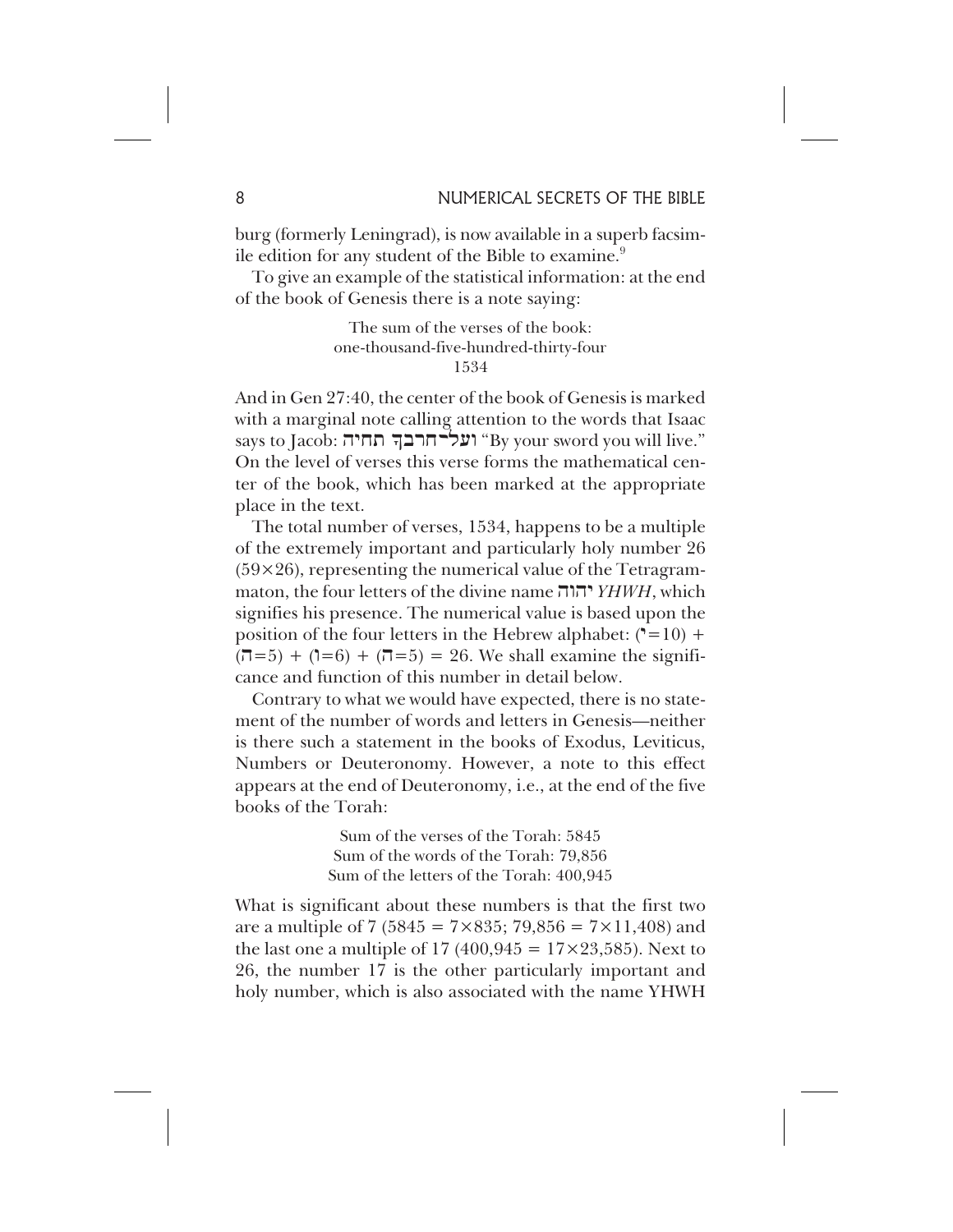(see chapter 5, under the heading "The Symbolic Meaning of 17 and 26").

# **Seeking and Locating the Center of the Text**

As in the case of the book of Genesis and the masoretic note about the central verse of that book, such centers have been located in the other books of the Pentateuch as well. Thus the verse in the absolute middle of the book of Exodus is 22:27, in Leviticus it is 15:7, in Numbers 17:20 (in some translations 17:5) and in Deuteronomy 17:10. The statements concerning the mathematical center of the Torah on the level of verses, words and letters do not occur at the end of the Pentateuch but can be found at the relevant places in the margin.

- The center of the Torah on verse level is Lev 8:8, where it is said: "He (Moses) put the breastpiece on him (Aaron) and set the Urim and Thummim in it."
- $\blacktriangleright$  The center of the Torah on word level is in Lev 10:16, *darosh darash,* "He (Moses) made searching inquiry."
- $\triangleright$  The center of the Torah on letter level is the *w* (= *o*) of the word  $\overline{\text{C}}$  (*gachon*), "belly," in Lev 11:42, indicated by a dot above the *w* (*waw*) and by the fact that the *w* is written somewhat larger than the other letters.

Statements of the number of verses in a particular book and a note indicating its center can be found with regard to the other books of the Old Testament as well. Without going into any further details, we may draw the following conclusions on the basis of the fact that the people responsible for the transmission of the text of the Hebrew Bible meticulously counted and registered the verses, words, and letters of the texts and located their mathematical center. First, they committed themselves to counting, because they knew that counting had something to do with the biblical text. Second, the fact that they looked for and located the mathematical center of a book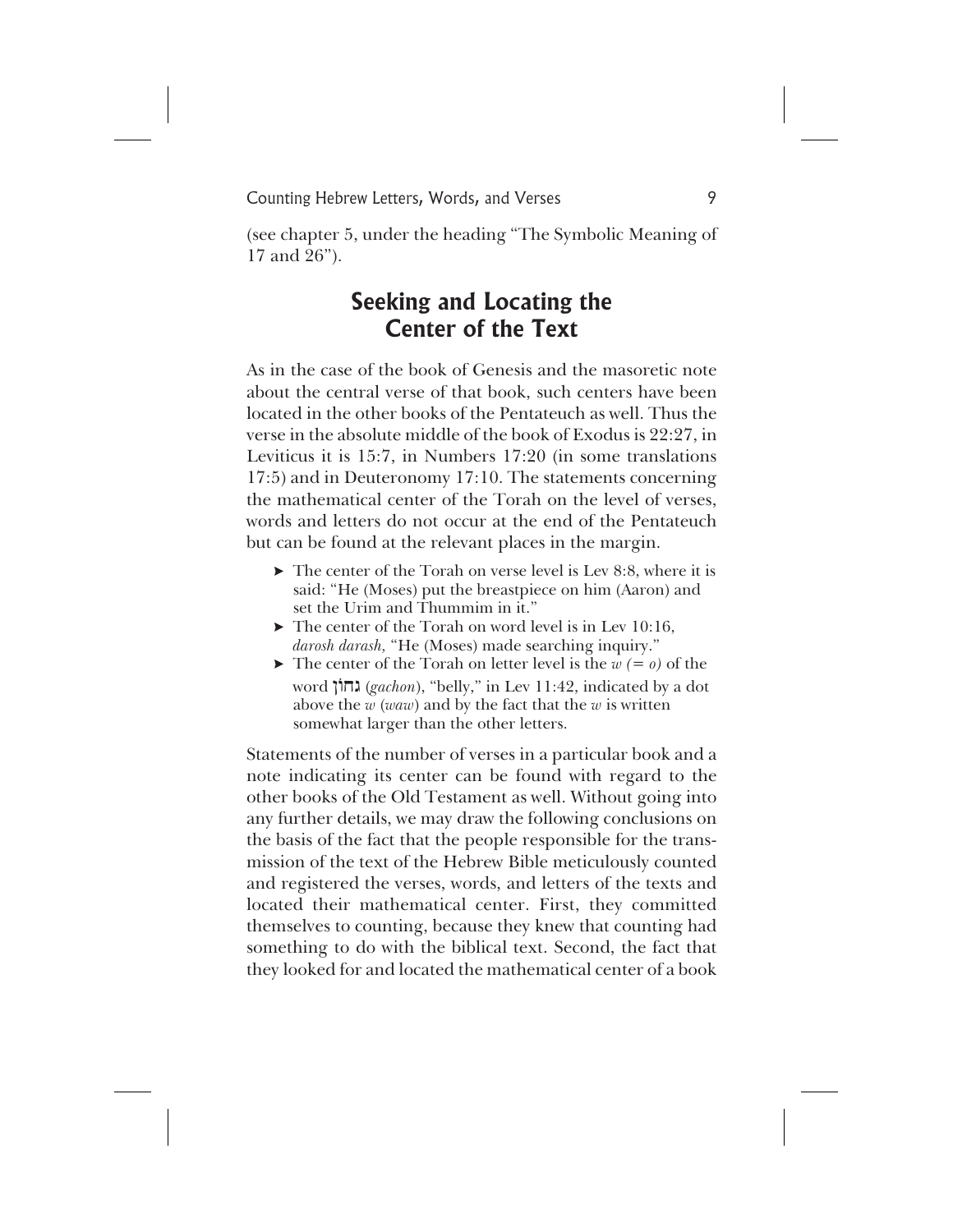or a group of books shows that for some reason they attached importance to knowing the location of the center of a text.

## **The Significance of Such Counting Activities**

Scholars have always been aware of the fact that verses, words, and letters were counted and some results registered in the transmission process of the text of the Hebrew Bible. The traditional explanation biblical scholars have always given for this remarkable phenomenon was that counting was used as an instrument to control whether the text was copied correctly when new copies were made. However, when we weigh this answer critically, we have to admit that it does not offer a satisfactory explanation. By counting, only one thing can be checked, and that is the correctness of the total number of words in the text, no more than that. It simply cannot guarantee that the text was copied faultlessly. Even if the total number of words are correct, words could have been spelled incorrectly or transposed; a word could have been left out in one place, and at another point in the text a word could have been written double. The correctness of a new copy can only be controlled by a word-for-word check.

There must be a better and more satisfactory answer. Moreover, we have to look for an answer that can explain other phenomena as well, namely the painstaking locating and registering of the center of the text. As far as I am aware, scholars have always disregarded this curious phenomenon. They seem to have been at a loss to explain this aspect of the transmission process of the text. In any case, the two phenomena were never viewed together and explained in conjunction with each other.

What I propose is to explain both phenomena in light of the discovery that the biblical writings are numerical compositions and that the people responsible for the transmission of the text were, in some way or other, aware of this. As I shall demonstrate and substantiate with examples below, counting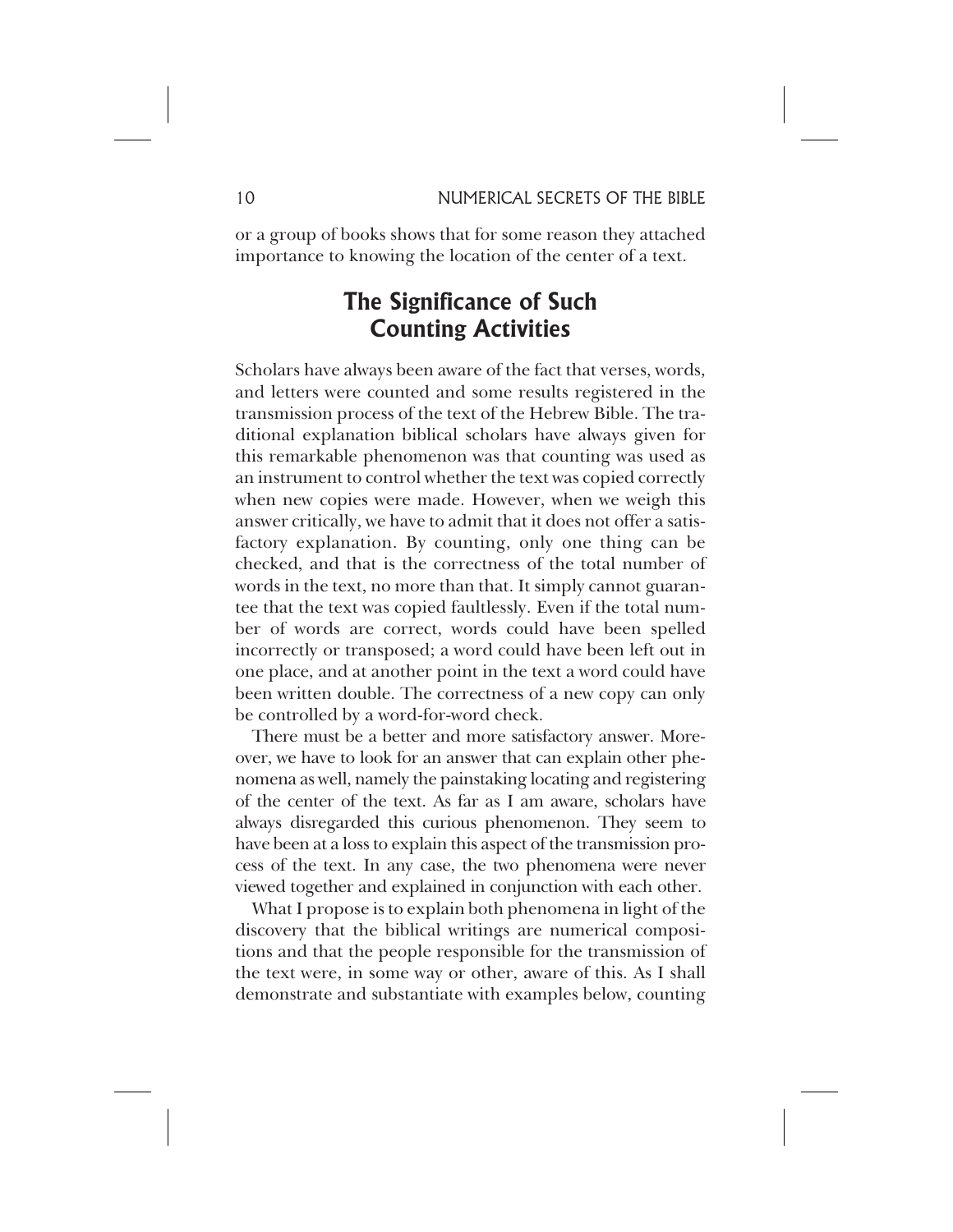was part and parcel of the art of writing in biblical antiquity as a device to give structure to the text.

One of the techniques commonly used was to organize the contents of a text in such a way that the most important element was situated in the mathematical center position. A good example is Psalm 23, which we shall study more closely later. There the three words in the phrase *ki 'atta 'immadi*, "for you are with me" (23:4), are situated in the mathematical center of the text, with 26 words preceding them and 26 after them. The structure of the text, formed according to an often used model, the balance-model:  $26 + 3 + 26$ , signifies that the statement about the *presence* of God is a central and crucial element in the psalm. Seeing that 26 represents the divine name YHWH, and therefore his presence, I interpret the message encoded in the structure of the Psalm as an affirmation of the poet's conviction that God is all around him. This is perfectly in line with what is said of God in Ps 139:5, "You keep close guard behind me and before me."

In light of this, we can imagine that the disturbance of the numerical organization of a text would mean the changing of its structure as a means of underscoring and enhancing its message. Therefore, in order to keep such purposeful and meaningful structures of the text intact, it was of paramount importance in the transmission process to preserve its numerical aspects. This was, in my opinion, the real reason behind the counting of the verses, words, and letters of the biblical texts and the seeking and locating of their mathematical center.

During the transmission of the text of the Hebrew Bible through the centuries, the precise knowledge of the numerical compositional techniques employed in the biblical writings fell into oblivion. Nevertheless the counting of verses, words, and letters and the locating of the center of texts continued. This happened no longer on the basis of intimate knowledge of their precise structure, but on the basis of vague reminiscence of the importance of its numerical aspects. It should be kept in mind that it concerns a specialized crafts-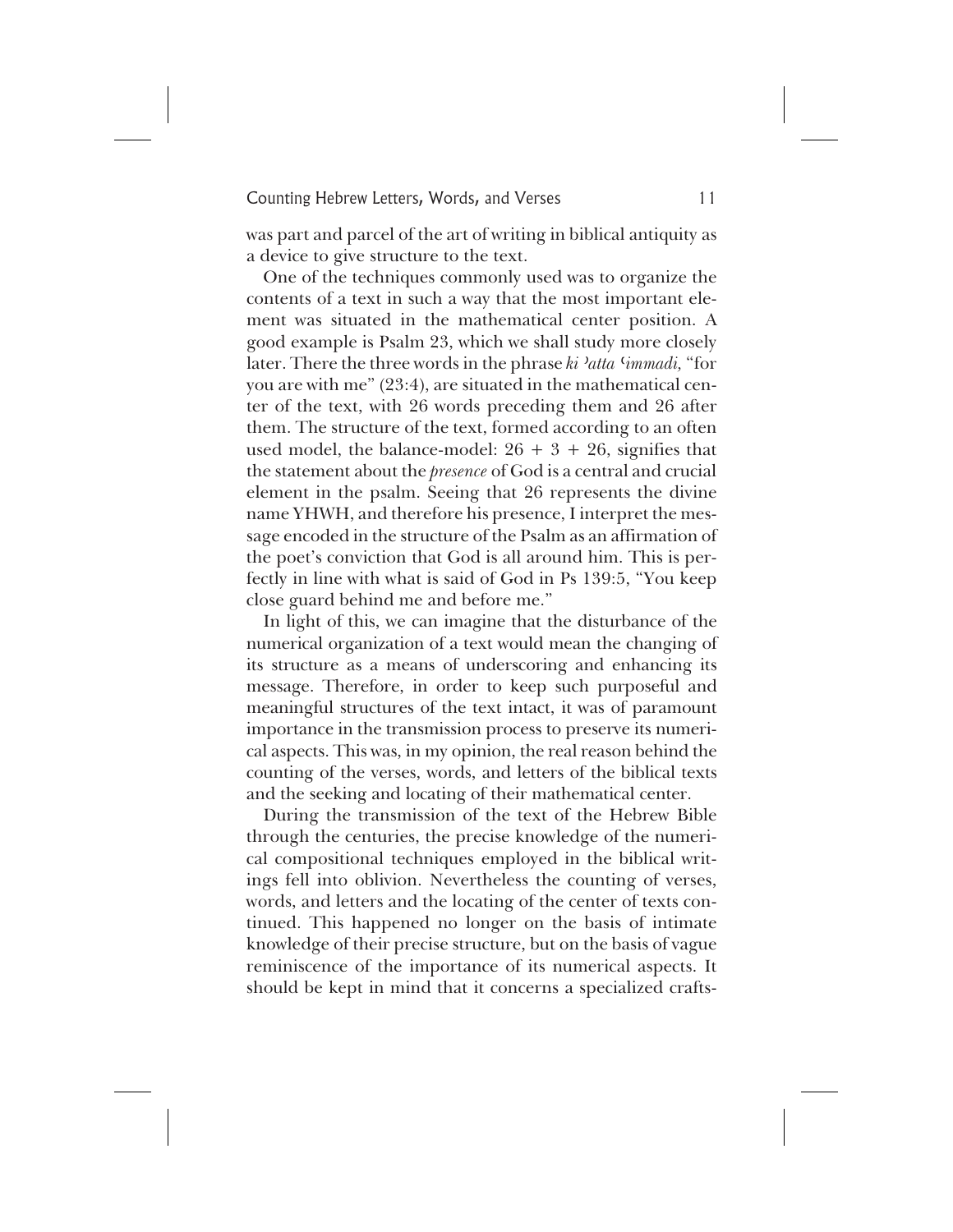manship. In the course of time, such expertise, known only to a limited number of people, could easily be lost sight of and forgotten, until its rediscovery in recent times.

### **Well-Known Numerical Compositions The Alphabetic Poems**

Certain texts in the Old Testament that are unmistakable numerical compositions, the so-called alphabetic poems, have been a constant reminder that biblical texts were not written off the cuff, but were artistically composed according to premeditated patterns and models. In its most simple form, the alphabetic poem is structured on the basis of the twenty-two letters of the Hebrew alphabet, consisting of 22 lines, verses, or groups of verses. The first letter of the first word of each line represents a letter of the alphabet in succession in the traditional order, from the *'aleph* to the *taw*. Unfortunately in most modern translations this typical structure of the alphabetic acrostics is not shown. In the *King James Version*, however, the text of Psalm 119 is divided into groups of verses following the letters of the alphabet.

A good example of this type of poem is found in the twin psalms 111 and 112, which are closely connected in terms of form and content. Both have the heading *Hallelu-Yah*; both consist of 22 lines divided over 10 verses, in such a way that the first eight verses have two lines each while verses 9 and 10 have three lines each. Psalm 111 with its 72 words and Psalm 112 with its 77 words comprise together 149 words, but including the 4 words of their headings the total number of words comes to 153 ( $9 \times 17$ ). This is a very significant number, being the sum of the numbers 1–17, well-known from the 153 fish referred to in John 21:11, symbolically signifying all the nations gathered into the kingdom of God. Moreover, in accordance with the principle that the 22 letters of the Hebrew alphabet have numerical value, 153 is the numerical value of the Hebrew words **בני האלהים** "the children of God" (ב $=$ 2)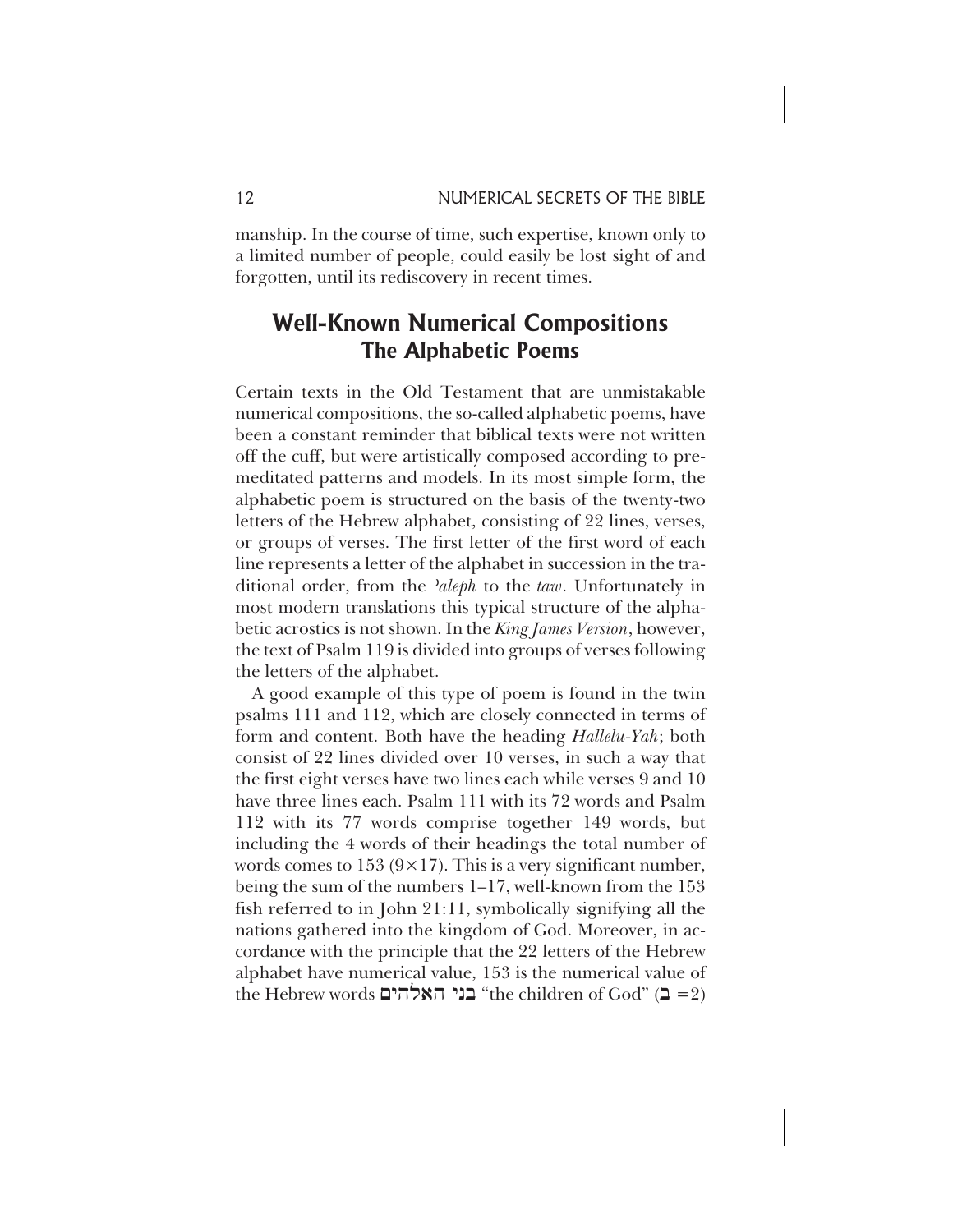$+$  (**1**=50) + (**\***=10) + (**\***=5) + (**\***=1) + (**\***=30) + (\***\***=5) +  $(7=10) + (2=40) = 153.<sup>10</sup>$ 

What is significant about Psalm 112 is that the total number of words (77) is a multiple of two structuring numbers, 11 and 7. Moreover, since verses in the Bible are divided into two halves by the verse-divider *'atnach*, the verses in this psalm are so divided that there are  $44 \left(4 \times 11\right)$  words before and 33  $(3\times11)$  after the divider, showing that 11 was intentionally used as a structuring number. In Psalm 111, there are *41* words before and *31* after the divider, bringing the total in the two poems to 85 (5 ×17) words before and *64* after the divider. Reading the two psalms in translation, one would never notice the strict alphabetic and numerical form of the text behind the natural flow of words. It is only when one consults the original Hebrew text that one can detect the alphabetic structure, and only when one counts and assesses the number of their words can one uncover their numerical structure.

The compositional technique employed in the alphabetic poem not only gives structure to the text, but also serves as a mnemonic device to facilitate the learning and recitation of the poem. The alphabetical structure was intended to have a symbolic function: to connote the totality of expressiveness by using all the letters of the alphabet to express what is said in the text. In terms of music, for instance: opening all the registers of the organ.

Other examples of the alphabetic poem are found in Psalm 37 and Prov 31:10–31. It appears in its most extensive form in Psalm 119, consisting of 176 one-line verses divided into 22 blocks of *eight* verses, each beginning with the same letter of the alphabet. This means that in addition to the normal 22 alphabetic verses the poet produced 22 times *seven* extra verses beginning with the same letter:  $22\times7 = 154$ . Since 7 is the number expressing fullness and abundance, as will be illustrated in the next two chapters, the purpose of using this number was obviously to enhance the already exuberant praise of the Torah in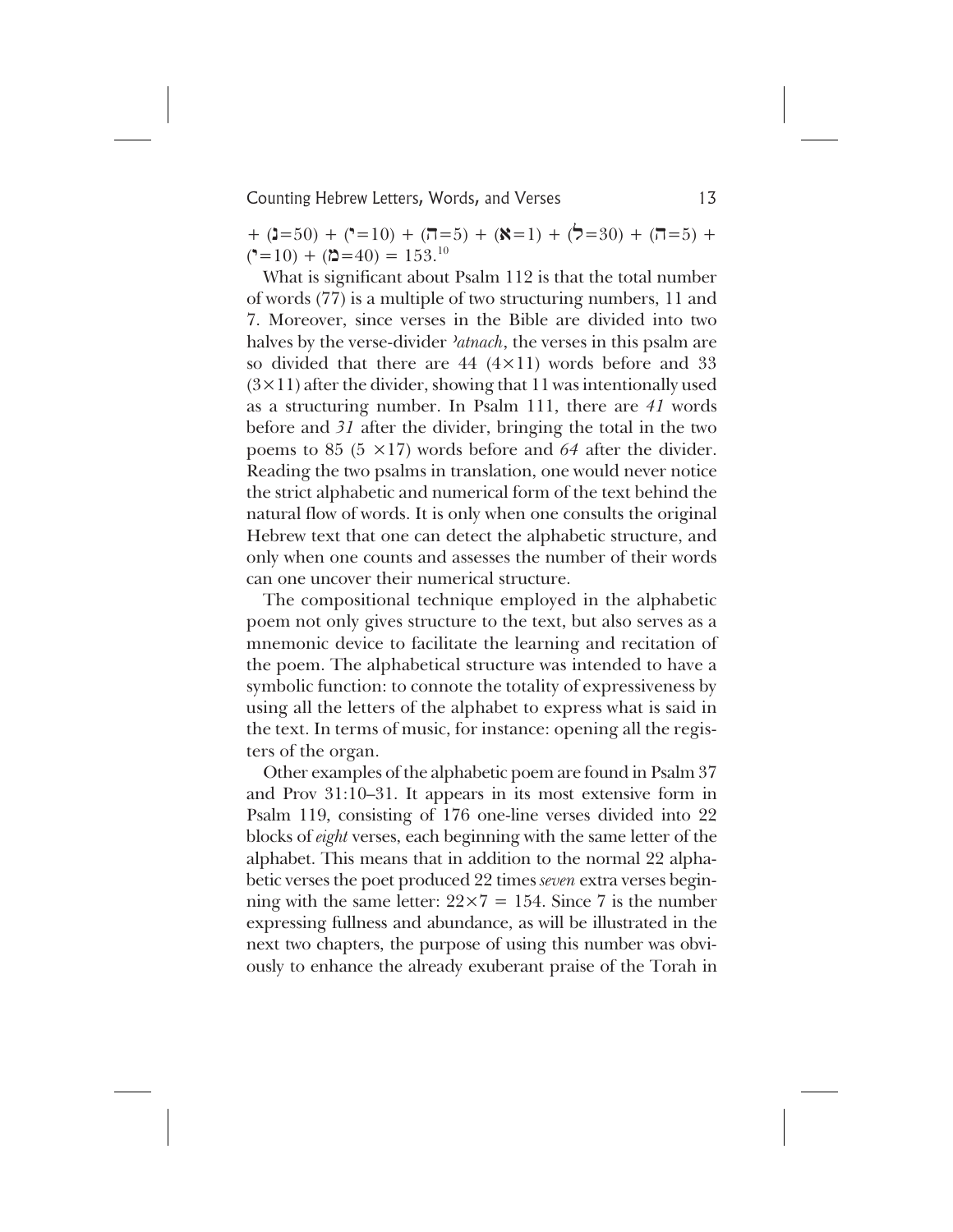the psalm symbolically, amplifying them to extreme fullness. So to speak, here all the registers of praise were opened *sevenfold*.

On the level of *verses*, the mathematical center of Psalm 119 with its 176 verses is between verse 88 and 89, dividing the psalm into 88 verses before and 88 verses after this center. Most significantly, a count of the *words* of the psalm (a total of 1063) brings to light that the mathematical center on word level is situated at the very same place. It is constituted by the three words at the end of verse 88, *we eshmera cedut pika*, "that I may follow the instruction of your mouth," showing a balancemodel (which we have already encountered in Psalm 23): 530 + 3 + 530. This means that the mathematical center on *word* level corresponds with the mathematical center on *verse* level. That the two coincide bears witness to the compositional craftsmanship of the author of this psalm.

# **The Book of Lamentations as a Numerical Composition**

Please visit my website for a more in-depth numerical structural analysis of Lamentations.

The number  $154$  ( $7 \times 22$ ), which we encountered above, the product of the number of fullness **7** and **22**, the number of letters in the alphabet (and incidentally  $14 \times 11$ , the number of fulfillment), also occurs in the book of Lamentations, another example of a conspicuous numerical composition in the Old Testament. This fascinating booklet with its **154** Masoretic verses is structured consistently by the idea of the **22** letters of the alphabet. It comprises five chapters, with chapter 3 in the mathematical center—which, with its 66 verses, has strikingly three times the 22 verses of the surrounding four chapters.

In terms of poetic verselines, we get a different picture: chapters 1, 2, and 3, have  $67$  verselines each,<sup>11</sup> while chapter 4 has **44** and chapter 5 has **22**. Moreover, chapters 1 and 2 stand out as having only **22** (initial) alphabetic verselines each (with 45 non-alphabetic verselines). Chapter 3, on the other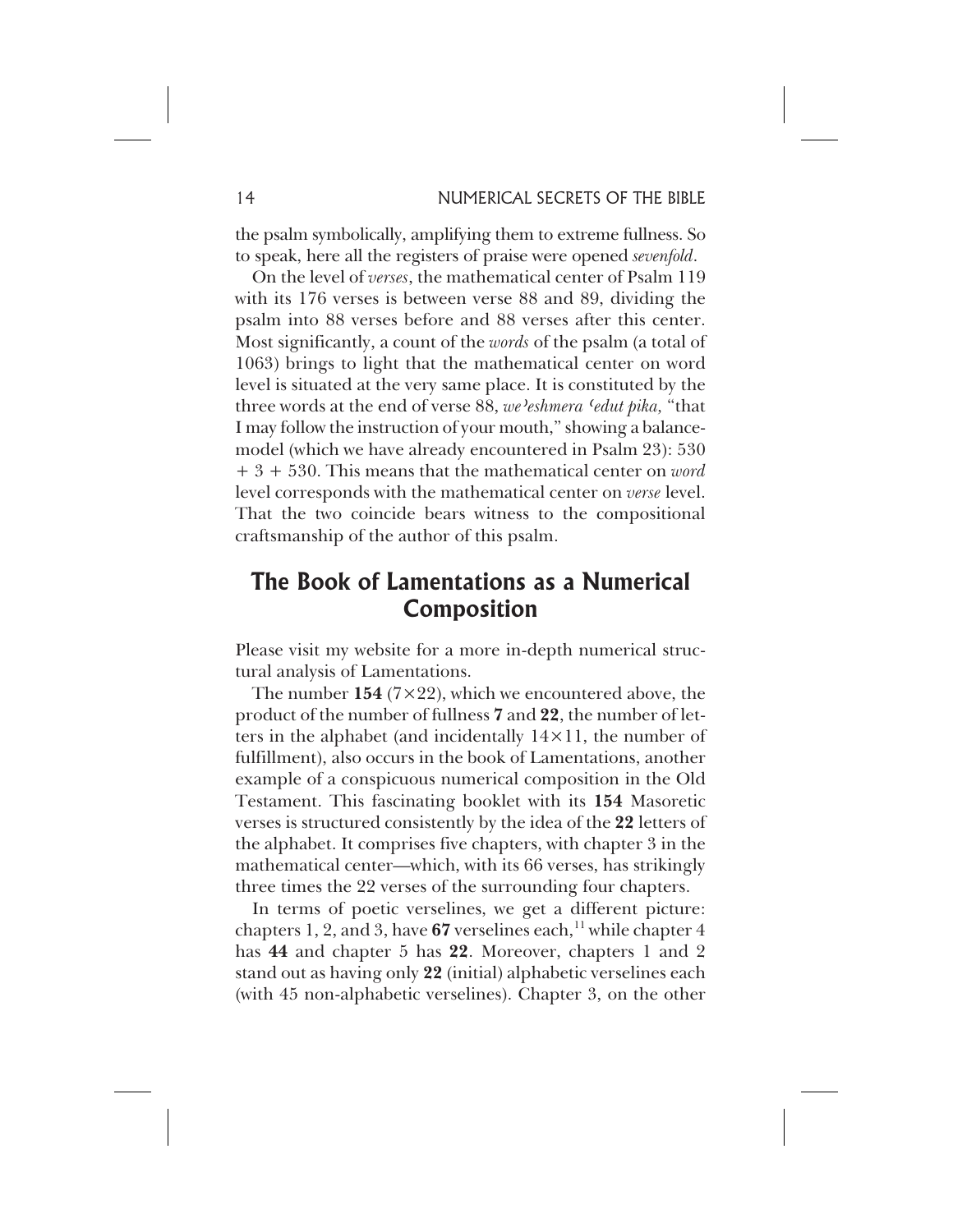hand, is made up of  $3 \times 22 = 66$  *one*-line alphabetic verselines, in which every letter of the alphabet occurs three times as initial letter in each verse.

| Chapters       | Verses              | Verselines                    | Words                            |
|----------------|---------------------|-------------------------------|----------------------------------|
|                | 22                  | $67(22$ alphabetic, $45$ not) | see note 11<br>$374(17\times22)$ |
| $\overline{2}$ | 22                  | $67$ (idem)                   | $381$ see note 11                |
| 3              | 66                  | 66 (22 sets of 3 alphabetic)  | 381                              |
| 4              | 22                  | 44 (22 alphabetic, 22 not)    | 259                              |
| 5              | 22                  | 22 (22 sets of 1 alphabetic)  | 145                              |
| Totals:        | $154 (7 \times 22)$ | $264(12\times22)$             | $1540(70\times22)$               |

What has been said above about the symbolic function of the structural numbers 7 and 22, applies here as well, but now with regard to the affliction of the people and the passionate expression of grief for them: the number **22** and its multiples signify that the registers of lament are opened *sevenfold*, on Masoretic verse level, *twelvefold* on verseline level, and *seventyfold* on word level.

Chapter 3 not only forms the mathematical center of the book on the level of chapters:  $1-2 + 3 + 4-5$ , but also on the level of Masoretic verses:  $44 + 66 + 44$ . Moreover, from the perspective of content, chapter 3 constitutes the turning point in the book. The *mathematical center* of this central chapter is to be found in 3:25–42, comprising *six* sets of three-line verses. Here the leading theme, already intimated in verses 19–24, is no longer lament, but hope, self-examination, and conversion based upon Yahweh's mercy. This center can be delimited precisely. It starts most significantly with a threefold use of the key word *tob*, "good," in verses 25, 26, and 27, and ends with a striking shift from third to second person, addressing Yahweh directly, in verse 42, as is also the case in the next section 3:43–45.

The Masoretes located the *mathematical center of the book* on the level of *verses* between verses 33 and 34—in the Leningrad Codex at the indentation at the beginning of verse 34. At this point, not only the 18 verses of *3:25*–*42* but also *chapter 3,* with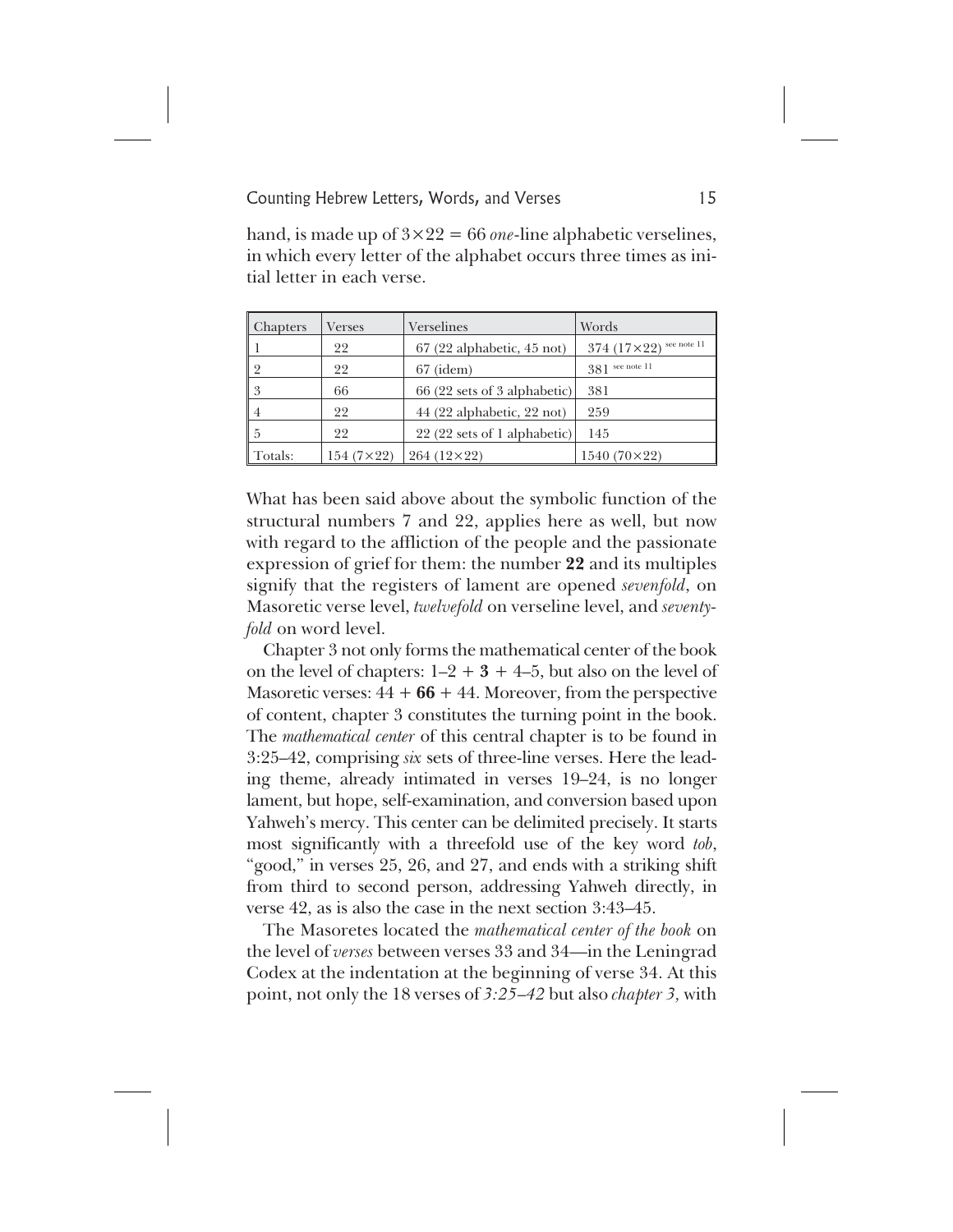its 66 verses, and the *whole book,* with its **154** verses, are all divided into two equal halves:

```
18 = 9 + 9 verses, and 66 = 33 + 33 verses in the center,
            and 154 = 77 + 77 in the book.
```
With the 18 Masoretic verses of 3:25–42 at the *center* of both chapter 3 and the book as a whole, the entire text appears to have a typical *sevenfold* structure in a *menorah* pattern, of which I shall give many examples later:

```
1. 1:1–22 22 verses
2. 2:1–22 22 verses 68 (4x17) Masoretic verses
1. 1:1-22 22 verses<br>
2. 2:1-22 22 verses<br>
3. 3:1-24 24 verses
4. 3:25–42 18 verses — mathematical center
5. 3:43–66 24 verses<br>6. 4:1–22 22 verses
6. 4:1–22 22 verses 68 (4x17) Masoretic verses
7. 5:1–22 22 verses
                         }
```
The 18-verse center is flanked by *three* branches consisting of **68** (4×**17**) verses on each side, which clearly demonstrates once again the use of the holy number **17**.

An examination of the center itself on the level of *words* reveals that it is likewise structured by the number **17**. The 6-word verse **34** at the mathematical center is flanked by **51** (3×**17**) words on either side, and surrounded by **17** Masoretic verses  $(9 + 8)$ :

3:25–33 51 words (3×17) 9 verses 3:34 6 words 1 verse 17 verses. 3:35–42 51 words (3×17) 8 verses }

This structure can hardly be a matter of chance and must be reckoned with in interpreting the book. It means, in any case, that both centers, 3:25–42, and 3:34 should receive special attention. The leading theme of the central section is not lamentation and wailing but hope, self-examination, and conversion based upon Yahweh's mercy. Note also that the "trampling underfoot of all the prisoners of the earth" (v. 34a) is the first thing Yahweh does not approve.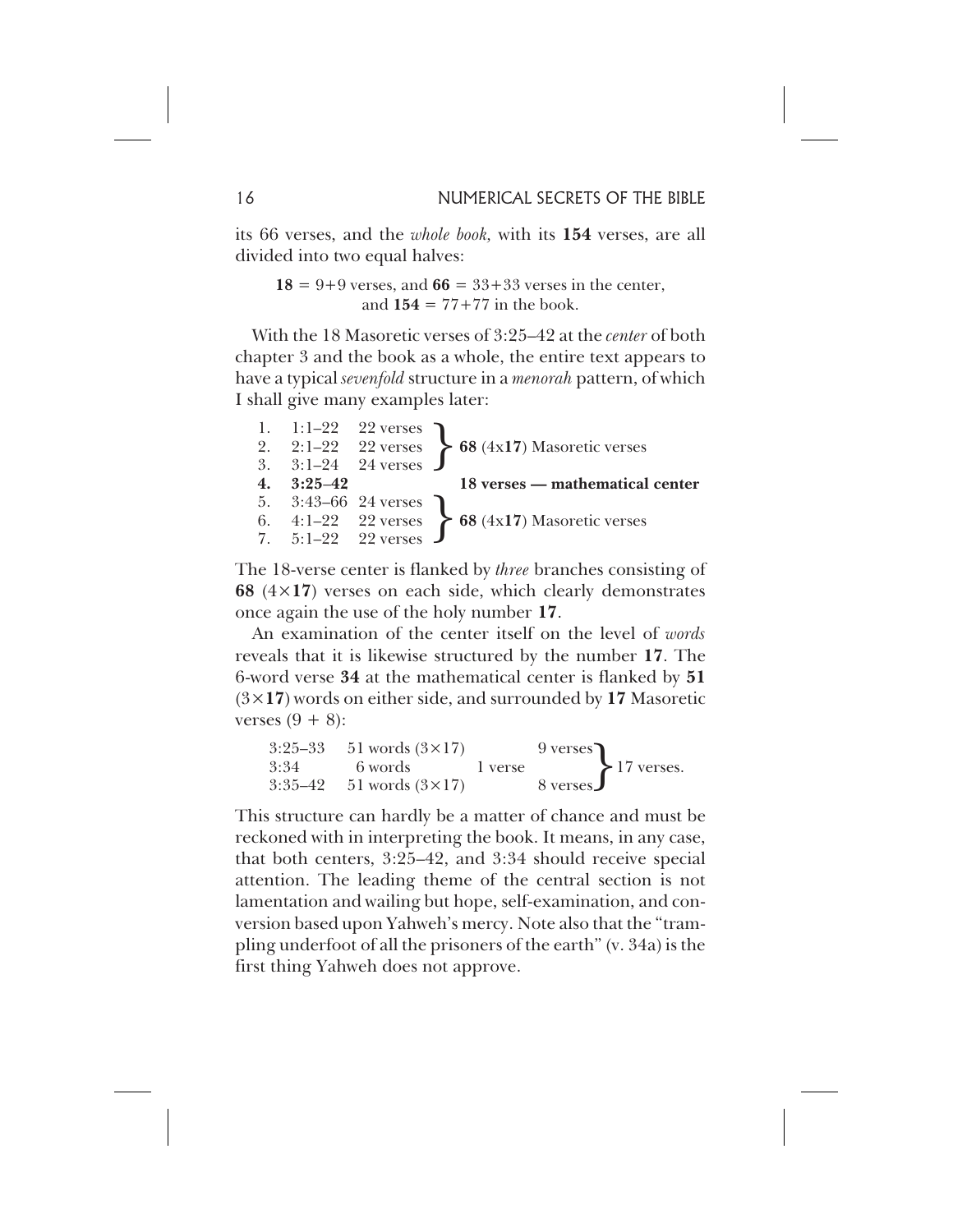Like Psalm 23 and 119, the book of Lamentations is an example of the meticulously organized structure of biblical texts, of the important function of the numbers **17** and **26** as a structuring device, and of the significance of the mathematical center of a text. I will illustrate these three aspects later in more detail, but at this stage I would sound a note of warning. We should not expect that every text in the Bible has been structured with the help of the divine Name numbers, nor should we suppose to find a mathematical center in every text. A text can certainly lack such a center and need not be structured necessarily by divine Name numbers. Other numerical characteristics are possible.

Though what has been said above on the structure and content of the book of Lamentations must suffice,<sup>12</sup> I would call attention to another interesting feature in this book: the *acrostics* in chapter 5:1–4 and 19–22. The acrostic is a technique used to form a name, word, or phrase with the first letters of successive lines or verses of a text to "encode" a message in it. The alphabetic poems are in fact *alphabetic acrostics*.

In chapter 5, the author of Lamentations abandoned the principle of the *alphabetic* acrostic but retained the regular number of 22 verses.<sup>13</sup> Instead of the alphabetic acrostic, he employed another type of acrostic, using, so far as we can see, not all but only some initial letters. Such an acrostic can be detected in 5:1–4 where the initial letters of the four verses, *z n y m*, spell the word *zonim,* "adulterers." The word obviously refers to the unfaithfulness of the Israelites in their relationship with God (see also Hosea 4:15).

Significantly enough the total number of words in 5:1–4 is **26** (9 in vs. 1 and **17** in vss. 2–4). The numbers **17** and **26** appear to have been used intentionally as a device to "seal" the passage, giving it special emphasis and accentuating Yahweh's *presence*.

Another acrostic appears in 5:19–22, where the initial letters of these four verses spell the word *aeloheka,* "your God." This passage, consisting of *28* words—which does not seem to have a special symbolic significance—contains an urgent appeal to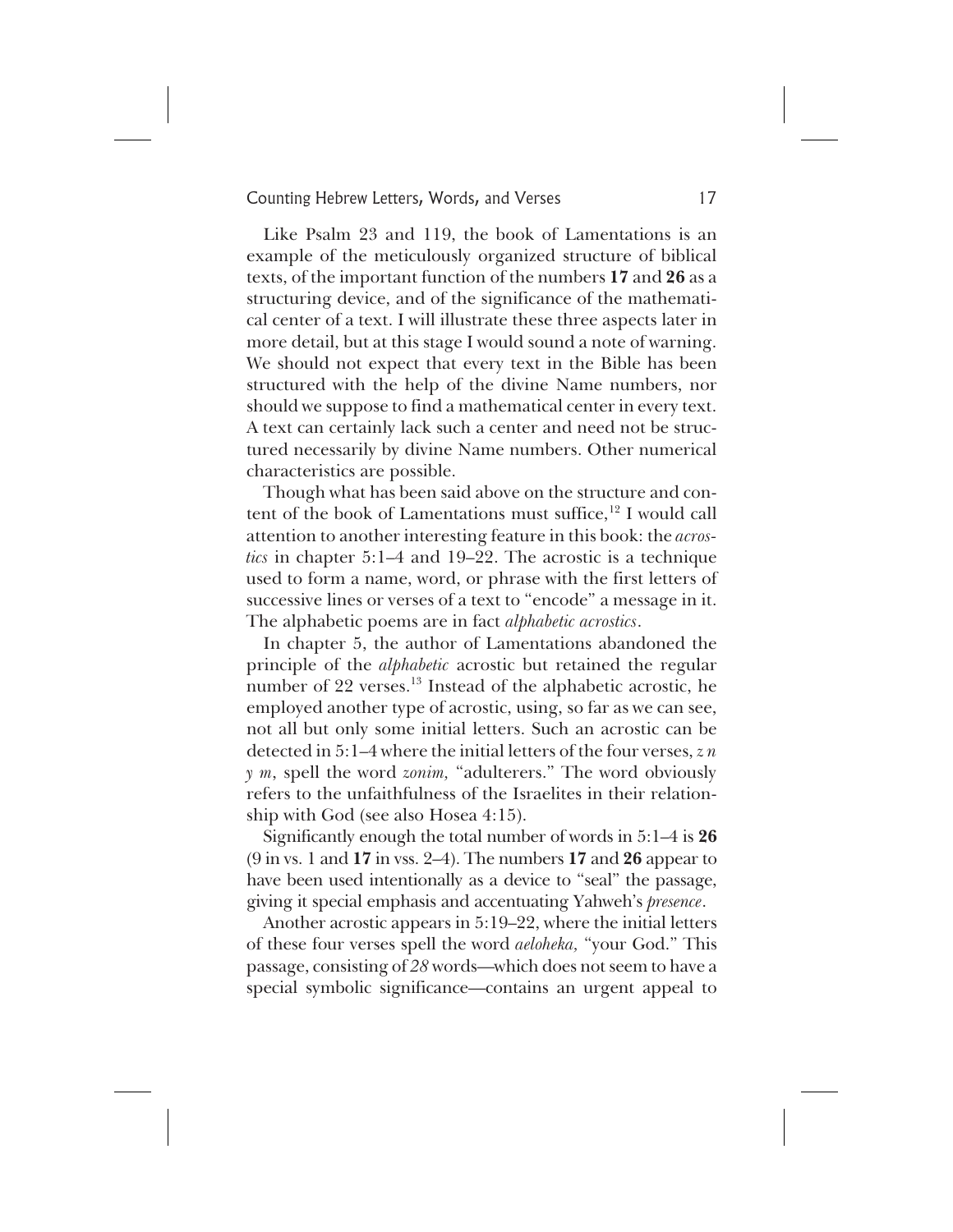God to mend and restore his relationship with his people. The acrostic clearly functions to stress the fact that Yahweh is still Israel's God, in spite of their apostasy. However, such acrostic devices were used on a small scale, since they have been detected in a limited number of instances only.<sup>14</sup>

Once again it should be stressed that such "coded messages" are very sparse in the Bible. In this respect, a stern warning against Bible freaks using the computer to detect supposed hidden predictions in the biblical text, is necessary and appropriate. See my remarks in chapter 7 under the heading "The Misuse of Numbers by Numerologists."

# **Conclusions That Could Have Been Drawn Long Ago**

Evaluating the evidence adduced above, we may wonder why evidently numerical compositions such as the alphabetic acrostics have not been studied more carefully with regard to their numerical aspects, and why biblical scholars have turned a blind eye in general to the numerical aspects of the biblical text. Though there has always been a vague awareness among scholars that there is something significant about numbers in the Bible, the biblical writings in general have not been studied with regard to their numerical aspects.

That the Masoretes diligently *counted* verses, words, and letters—something we have known all along—should have made us appreciate such counting and should have opened our eyes to the significance of counting. The fact that the Masoretes attached great importance to seeking and locating the center of the biblical writings on the level of verses, words, and letters *by counting*, should have led us to realize that the mathematical center of texts has relevance to their structure. Moreover, in view of the fact that the biblical writers used the 22 letters of the alphabet to give structure to acrostic poems, an operation